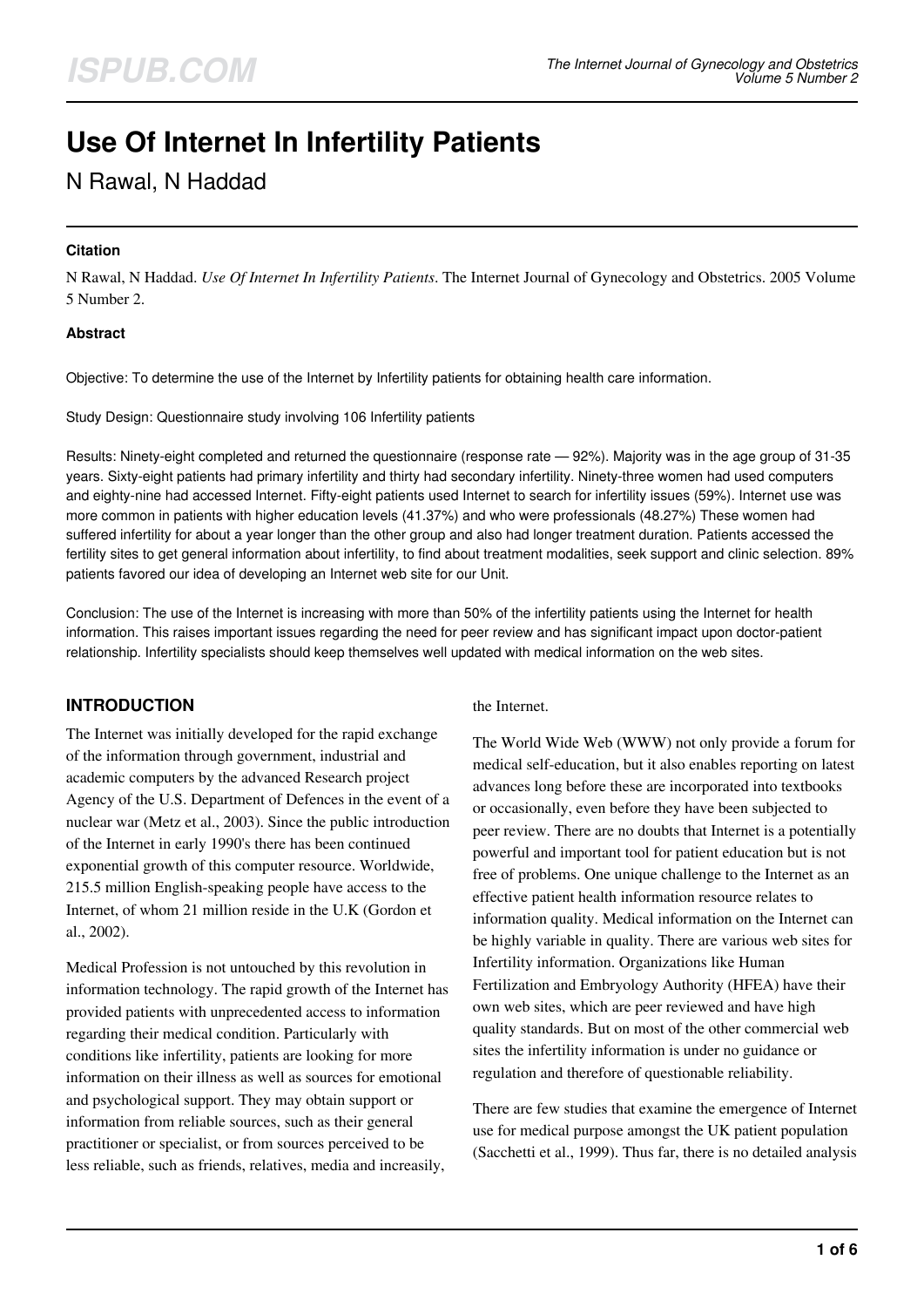regarding rates of access and attitudes towards Internet use in a UK infertility clinic.

With a questionnaire study, we investigate the use of the Internet for medical information by an infertility outpatient population in a District General Hospital in the UK. The aim of the study is to find the frequency of use of the Internet by infertility patients, to determine the subgroup of the patients that attempts access and under what circumstances do they attempt access. We also asked for patients comment on our plans of developing an Internet site.

# **MATERIAL AND METHODS**

A cross-section survey was conducted over a period of two months. Questionnaires were issued to women visiting the infertility clinic of the District General Hospital. The clinic offers its services to both NHS patients and private patients. The clinic offers infertility investigations and different treatments like ovulation induction, intrauterine insemination and transport IVF with a tertiary centre. The outpatient department staff gave the questionnaires to 106 consecutive women, after obtaining their verbal consent. It was made clear that their decision to participate would not affect their treatment. A draft questionnaire was piloted among ten women and feedback was obtained on the structure and information of the questionnaire and the ease of understanding of the questions. The final questionnaire was adjusted accordingly. In pilot testing, the survey took approximately 4 minutes to complete. A total of 106 questionnaires were distributed. Questionnaires were completed and returned before the consultation.

# **QUESTIONNAIRE**

A questionnaire containing 20 questions was used. The questions enquired into:

- Patient's demographic information.
- Infertility history and treatment received
- The patient's general use of internet
- Use of the internet to obtain information on infertility issues
- The reasons for the use of the internet
- Patient's comments on our plans for developing a department Internet site.

# **STATISTICAL METHODS**

The data was analyzed using SPSS for Windows (Statistical Package for the Social Sciences) 10.0. Chi-square test was used to analyze difference between the two groups of Internet users and non-users.

# **RESULTS**

One hundred and six patients with fertility problems were approached and invited to complete the questionnaire. A total of ninety-eight (92%) women completed and returned the questionnaire. 7.5% who declined to return the questionnaire gave no reason for doing so. The majority of the respondents were in age group of 31-35 years (Table-1).

#### **Figure 1**

Table 1: Sociodemographic information of the survey participants

| VARIABLE                   | <b>NUMBER OF PATIENTS</b> |  |
|----------------------------|---------------------------|--|
| Age (Years)                |                           |  |
| 20-25                      | 6                         |  |
| 26-30                      | 16                        |  |
| 31-35                      | 46                        |  |
| 36-40                      | 25                        |  |
| >40                        | 5                         |  |
| <b>Marital status</b>      |                           |  |
| Married                    | 75                        |  |
| Unmarried                  | 23                        |  |
| Education                  |                           |  |
| Primary school or less     | 0                         |  |
| Secondary school           | 52                        |  |
| University                 | 15                        |  |
| Professional Qualification | 31                        |  |
| Occupation                 |                           |  |
| Unemployed                 | 5                         |  |
| Unskilled                  | 7                         |  |
| Skilled                    | 25                        |  |
| Managerial/Technical       | 22                        |  |
| Professional               | 39                        |  |

Seventy-five were married and other twenty-three were living with their partners. 52 of our patients were qualified up to high school, 15 had university degree and other 31 were professionally qualified. Majority of them (95%) were employed. 70 respondents had experienced infertility for more than 2 years duration. 18 patients attended for the first consultation and other 80 were then undergoing treatment. Mean duration of infertility in this group was 2.41 years (Table-2). 38 patients had some form of infertility treatment in past and the mean duration of treatment in this group was 2.06 years. The treatment was in form of ovulation induction, IUI, IVF or ICSI.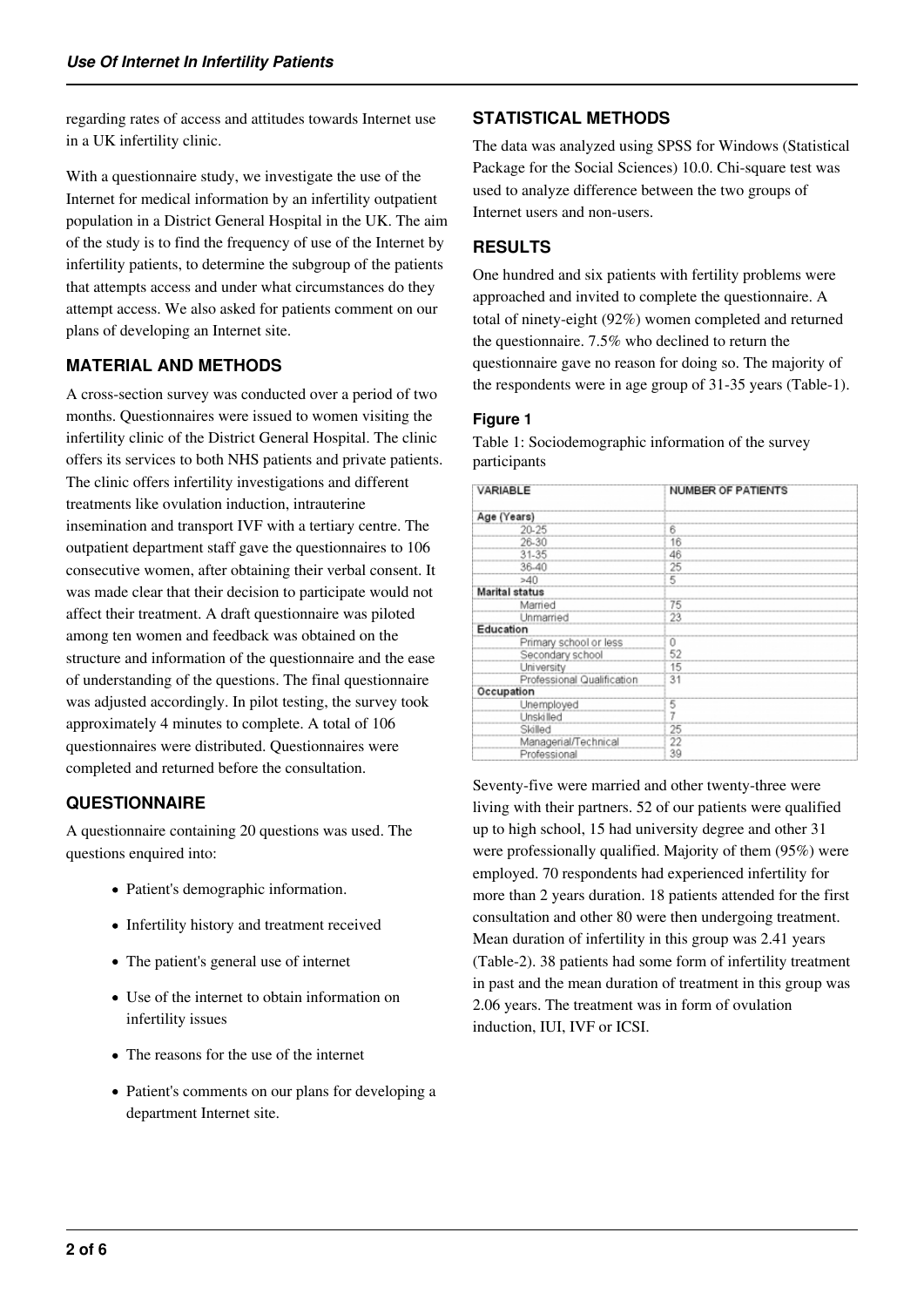# **Figure 2**

Table 2: Infertility information of the survey participants

| VARIABLE                                     | <b>NUMBER OF PATIENTS</b> |  |
|----------------------------------------------|---------------------------|--|
| Mean duration of Infertility (Years)         | 2.41 (S.D 1.45)           |  |
| Mean duration of Treatment (Years)<br>Parity | 2.06 (S.D 1.30)           |  |
| Nulliparous                                  | 70                        |  |
| Para 1                                       | 23                        |  |
| Para 2                                       | 4                         |  |
| Para 3                                       | 1                         |  |
| Past treatment                               |                           |  |
| Yes                                          | 37                        |  |
| No                                           | 61                        |  |
| Treatment received                           |                           |  |
| Ovulation induction                          | 22                        |  |
| IUI                                          | 18                        |  |
| IVF                                          | 14                        |  |
| ICSI                                         | 4                         |  |

Overall, ninety-three patient had access to a computer and a majority, 89, had used computer to access Internet (Table-3).

# **Figure 3**

Table 3: Internet use among the survey participants

|                                      | Number Of patients |  |
|--------------------------------------|--------------------|--|
| Use of computer                      | 93                 |  |
| Previous use of Internet             | 89                 |  |
| Use of Internet for fertility issues | 58                 |  |
| Main Internet user                   |                    |  |
| Male                                 | 24                 |  |
| Female                               | 19                 |  |
| Both                                 | 4 <sup>1</sup>     |  |

When asked about the frequency of use of Internet, 52 participants replied that they were using the Internet less than once in a month, 18 used it once a month and the others used it more often. Among the 89 respondents, 24 (27%) reported the male partner to be the main Internet user, whilst the female partner was the main user in 19 (21%) cases. Forty-one (52%) participants reported that both partners used the Internet equally for fertility-related issues.

58 participants had used Internet to access fertility related issues (Table-4). The majority of the couples 37(61%) used Internet most frequently for fertility-related problems during the period after referral to our fertility unit. Twenty-three (39%) were using Internet before referral to the Infertility unit.

# **Figure 4**

Table 4: Variations between patients who had searched the Internet for medical information compared with those who had never searched the Internet

|                              | Had searched the<br>Internet For<br>medical<br>information | Had not searched<br>the Internet For<br>medical<br>information | p value     |
|------------------------------|------------------------------------------------------------|----------------------------------------------------------------|-------------|
| No. Of patients              | 58                                                         | 31                                                             | $p = 0.012$ |
| Age Group (Yrs)              |                                                            |                                                                |             |
| 20-30                        | 8                                                          | 11                                                             |             |
| 31-35                        | 35                                                         | g                                                              | p < 0.005   |
| 36& above                    | 14                                                         | 14                                                             |             |
| Education                    |                                                            |                                                                |             |
| Secondary school             | 20                                                         | 26                                                             | p < 001     |
| University Qualification     | 37                                                         | 8                                                              |             |
| Occupation                   |                                                            |                                                                |             |
| Skilled & Unskilled Worker   | 14                                                         | 20                                                             |             |
| Managerial/Professional      | 43                                                         | 14                                                             | p < 001     |
| Mean duration of Infertility |                                                            |                                                                |             |
| 1-2Yrs                       | 18                                                         | $\overline{8}$                                                 |             |
| 2-4 Yrs                      | 16                                                         | 17                                                             | p<0.104     |
| 4-6 Yrs                      | 10                                                         | 4                                                              |             |
| >6 Yrs                       | 13                                                         | 3                                                              |             |

Internet use was more common in patients with higher education level and who are professionals. This difference was statistically significant ( $p < 0.001$ ). These patients had suffered from Infertility for about a year longer than the other group and also had treatment for longer duration.

The 58 participants were also asked to respond to statements about their use of the Internet for fertility-related problems. The motivation for fertility-related Internet use was investigated. Forty-four (79%) participants said that they wanted general information about Infertility problem, whilst a considerable proportion (25/58; 43%) used the Internet to get treatment information. A minority used the Internet to seek emotional support  $(6/58; 10\%)$  and a few  $(4/58; 6\%)$ used it for clinic selection. The 46 women who searched the Internet for general information were asked about what they were interested in knowing. The responses varied from 'use of diets, mineral supplements', 'polycystic ovaries', 'miscarriages & ectopic pregnancies', 'side effects' and 'complementary and alternative medical therapies', to more complex issues like 'why embryos don't attach', egg sharing', etc.

In the survey we also enquired if the participants had any prior information about procedures carried out in our unit and their success rates. Eight-three patients reported that they had no such information before the initial consultation.

Eighty-two women were undergoing fertility treatment in the unit and 61(74.39) had received our information pack.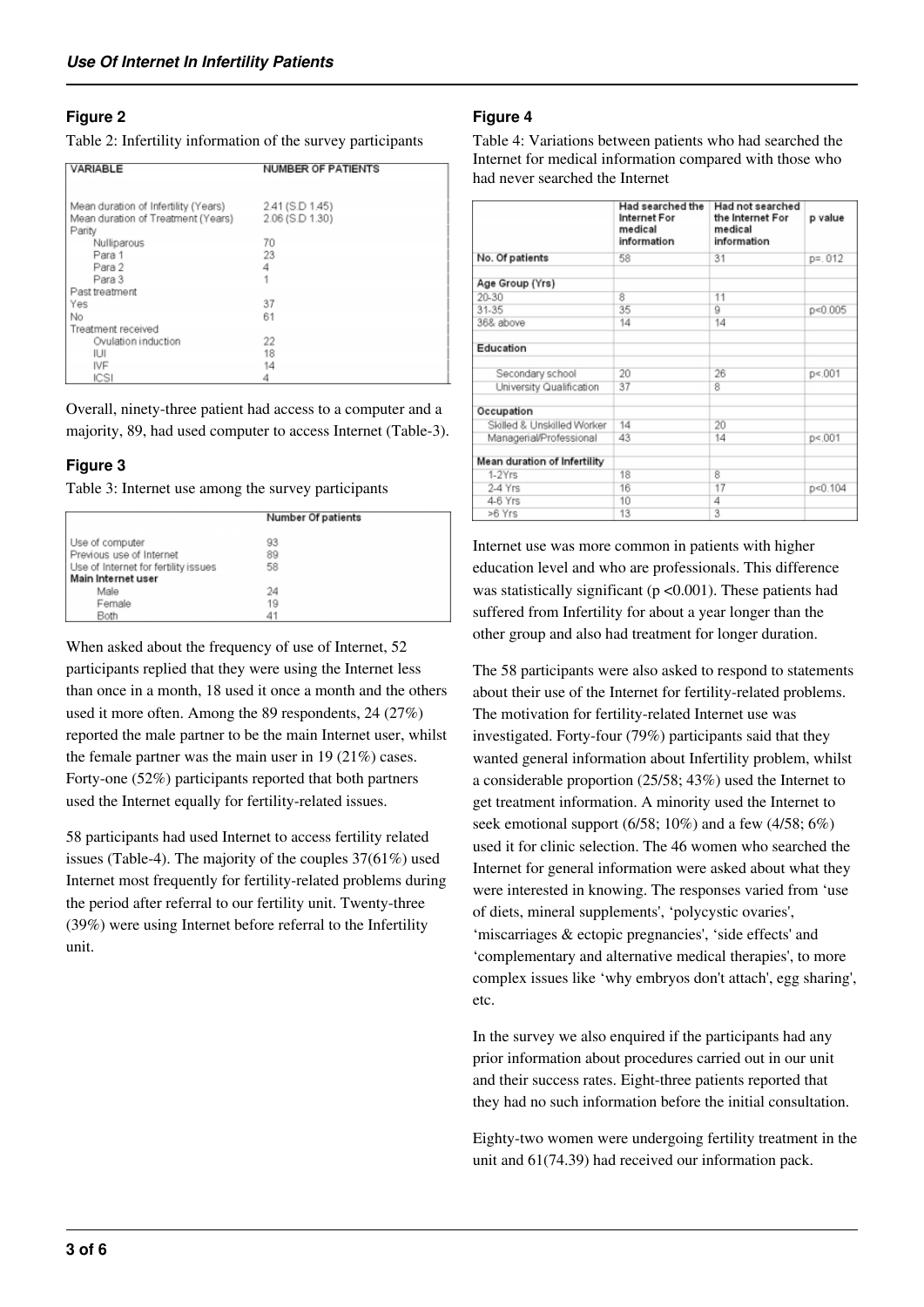Twenty-one (34.42%) reported that the information pack was very useful and contained sufficient information. Thirtyfour (55.73%) found it fairly useful but six said it did not contain enough information. We also asked for their view on our plans for developing an Internet web site for the unit detailing procedures and success rates. An overwhelming majority (89%) favored this plan.

#### **DISCUSSION**

Use of the Internet is clearly increasing rapidly throughout the world. As access to this resource continues to expand, more and more patients will be obtaining information through the Internet (Metz et al., 2003). Our survey is the first to evaluate the extent of Internet use by infertility couples in UK. The results indicate that a considerable proportion of patients are currently using the WWW with regards to their fertility problem. 58% of the study patients used Internet for fertility issues. In a similar study on Canadian population (Weissman et al., 2000), 55.8% of the survey participants had used the WWW for fertility related issues. In our study the patients most likely to search the Internet were of the age group of 31- 35 and more likely to be professionally qualified than who did not search the net. It is interesting to note that both male and female partners were searching the net together. This is in contrast to the reports from Weissman's study, where female partners were more active in surfing the net.

In our unit we try to give as much information during consultation and also provide the couple with written information on various diagnostic tests and treatments. Our survey participants reported that 74.39% of them had received the Information pack and 90.16% reported that the information provided was useful. In spite of this, a majority of patients accessed Internet for medical information. It is possible that in relation to infertility tests and diagnosis uncertainties arise and patients want second opinion. The Internet provides a quick and a relatively inexpensive source for these inquisitive patients. Through our survey we tried to explore what these patients were interested in knowing. A majority of patients accessed Internet to get more information about their problem. They searched for details about Polycystic ovaries, 'blocked tubes', ectopic pregnancy ect. Some patients also used the net to find about Infertility treatments. They wanted to know the different treatment options for their condition, its success rates, side effects and any available alternatives. A few turned to net for understanding the terminology frequently used by the infertility specialist, while others were interested in finding

about more complex matters like embryos implantation and new advances in infertility. Infertility patients are a vulnerable group and often search for non-medical solution for their failure to conceive. Few of the couples accessed Internet to find about complementary and alternative medicine. Research on the psychological impact of infertility finds that infertile individuals experience negative psychological squeal including depression, anxiety, feeling of isolation and stress (Epstein et al, 2002). To find support many infertility individuals turn to books, infertility support groups and more recently to Internet. In our study 10.34% patients used Internet to seek support during the treatment Online contact with other patients, patient organizations and healthcare providers can offer comfort and support (Epstein et al).

The use of Internet by patients to obtain medical information is likely to improve their knowledge, awareness and sense of control and their ability to participate actively in health care decision. However there are concerns about its usability and quality of information available on the Internet. While traditional medical print media maintains quality and control using a peer review process and editorial oversight, most continuing medical education Internet sites fail to meet even minimal quality standards (Peterson et al., 2000). Similarly, patient's information sites often fail to provide tight quality control on conventional information for patients (McClung et al., 1998). Without proper guidance, the information found by a patient could become harmful or distracting rather than helpful. Considering that 58% of our patients are accessing information in this way, they should be directed towards reliable, easily accessible sites. In our study 89% of the patients favored our plan of developing an Internet site. The overwhelming response of our patients supports the concept that there is a need for websites that can provide upto-date and validated information. We suggests that British Fertility establishments could set up an accessible web-site for patients information and support, and this could link to specific clinics.

#### **CONCLUSION**

This study demonstrates the increasing significance of the Internet. Over half of our survey population used Internet for seeking medical information. By encompassing the growing importance of the Internet, we can use it to impart information to other professionals and to tailor the information to our patient population. However there are several challenges facing us. What should be the contents of these web sites? How do health professionals assert quality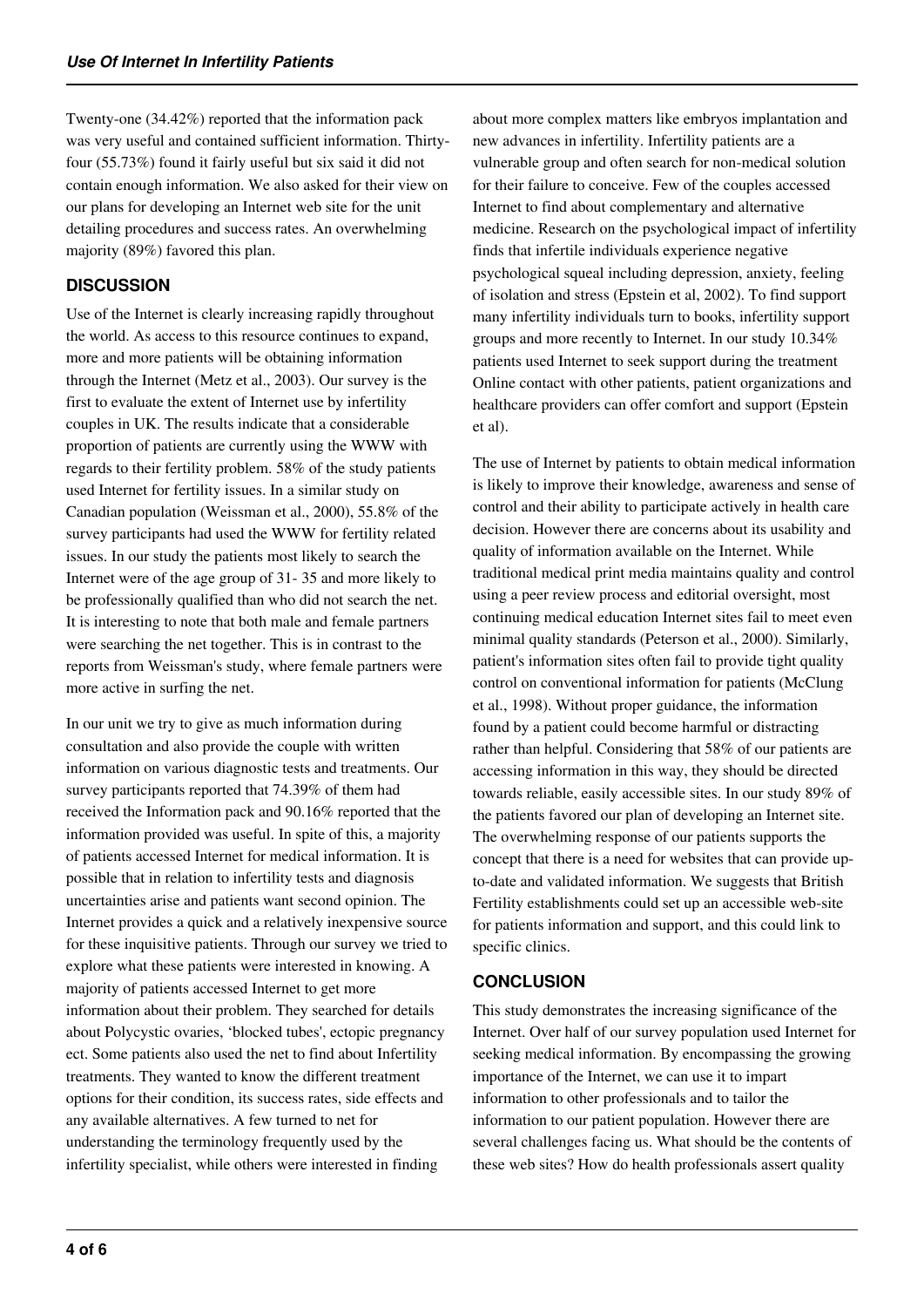control over these sites? It is clear that the health professionals and institutions need to be actively involved in seeking the answers to these questions.

#### **CORRESPONDENCE TO**

Dr. Nikita Rawal, 1 Carden Close Locking Stumps

Warrington, UK, WA3 6LT Tel: +044 1925 819093 E-mail: nikitarawal@yahoo.co.uk

#### **References**

r-0. Epstein YA, Rosenberg HS, Grant TV and Hemenway N (2002) Use of the Internet as the only outlet for talking about infertility Fertility And Sterility 78; 3: 507-514

r-1. Gordon MM, Capell HA and Madhok R (2002). The use of the Internet as a resource for health information among patients attending a rheumatology clinic. Rheumatology 41:1402-1405

r-2. McClung HJ, Murray RD, Heitlinger LA (1998) The Internet as a source of current patient information. Pediatrics 101:E2

r-3. Metz JM, Devine P, DeNittis A, Jones H, Hampshire M, Goldwine J and Whittington R (2003) A Multi-Institutional Study of Internet Utilization By Radiation Oncology Patients, Int. J. Radiation Oncology Biol. Phys. 56, 4, 1201-1205

r-4. O'Connor JB, Johnson JF (2000) Use of the Web for medical information by a gastroenterology clinic population. JAMA 284:1962-1964

r-5. Pautler SE, Tan JK, Dugas GR, et al. (2001) Use of the Internet for self-education by patients with prostate cancer. Urology 57:230-233

r-6. Peterson MW (2000) Continuing medical education on the Internet: state of the art.J Contin Educ Health Prof 19:242-249

r-7. Sacchetti P, Zvara P, Plante MK (1999) The Internet and patient education-resources and their reliability: focus on a select urology topic. Urology 53:1117-20

r-8. Tench CM, Clunie GP, Dacre J, Peacock A (1998) An insight into rheumatology resources available on the World Wide Web Br J Rheumatol 37:1233-5

r-9. Weissman A, Gotlieb L, Ward S, Greenblatt E and Casper RF (2000) Use of the Internet by Infertility couple Fertility And Sterility 73,6:1179-1182